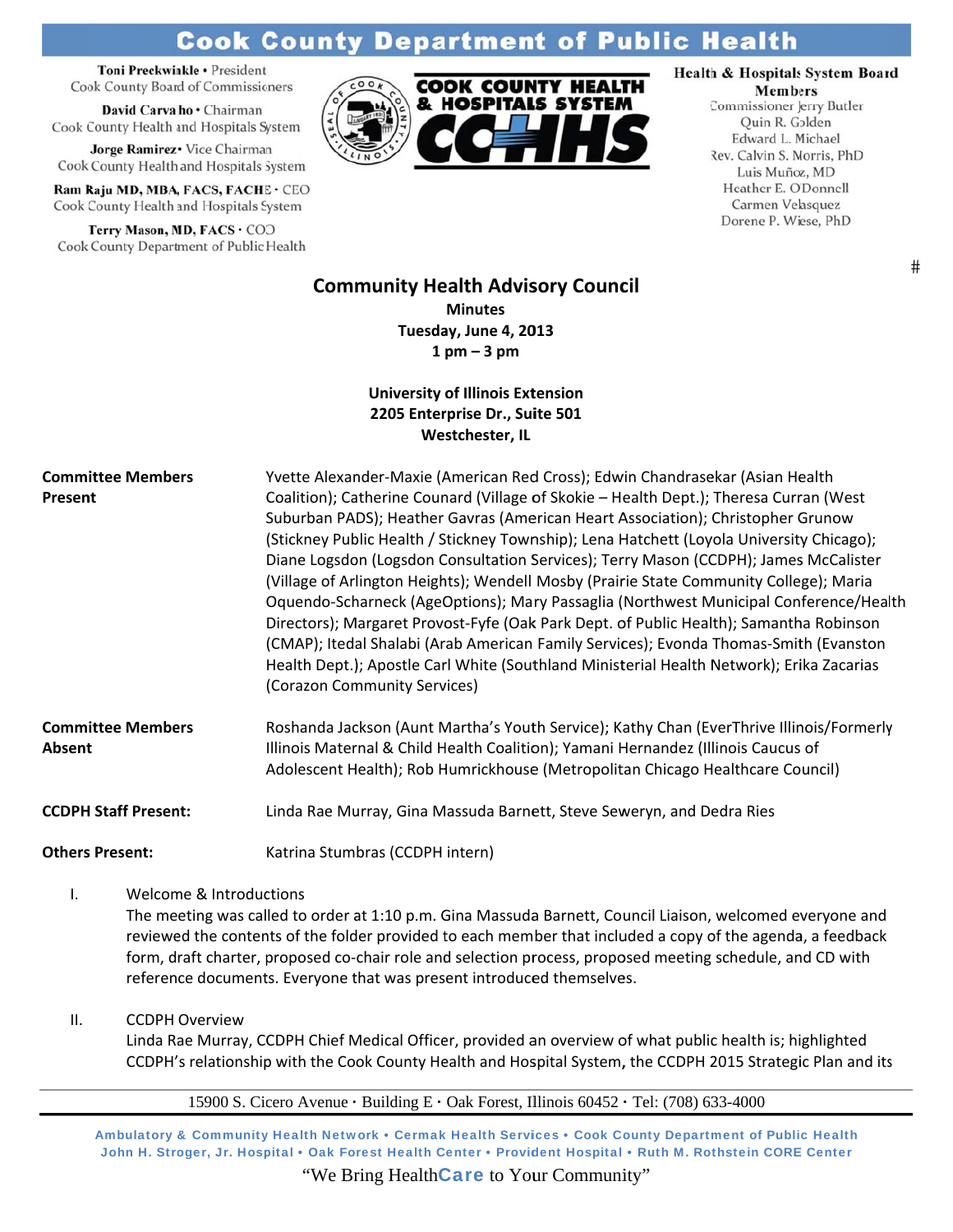incorporation of the agency's community health assessment known as wePLAN and public health accreditation; and reviewed the essential services of public health.

#### III. The Future of CCDPH

Terry Mason, CCDPH Chief Operating Officer, shared his vision for CCDPH's future. He emphasized how disease drives our current health system, and questioned what a system would look like if the driving force was health. He further highlighted the need to understand the Affordable Care Act and identify how we can access and leverage funding; the opportunity to maximize the use of Oak Forest in promoting health and preventing chronic disease; and the importance of community‐based strategies.

Heather Gavras asked about the efforts that have been made to break down the hardened silos across CCDPH. Linda Rae Murray responded and described the cross‐agency teams that were formed to address each health priority identified as part of wePLAN, and training opportunities provided to all staff, including Public Health 101 and Roots of Health Inequity using the on‐line course developed by the National Association of City and County Health Officials. Dr. Murray shared how CCDPH needed ideas as to how to continue to break down the silos. Dr. Mason reiterated two points that have helped to maintain the silos. The first was that the silos are often a result of funding that is either categorical and/or dictates how we approach our work; and the second was the change in leadership in the last three years, with three Chief Operating Officers in the last three years.

Christopher Grunow inquired how Dr. Mason thought he would be able to access some of the resources from the "treatment of disease" industry (hospitals, physicians, insurers, etc.) for population‐based public health interventions as counting on increased funding by the government seemed unlikely to happen. Dr. Mason shared that we need a creative review of the Affordable Care Act, which is the new money stream. Additionally, County will get \$628 per member per month, whether treating a toe nail or doing a kidney transplant. Public health needs to demonstrate savings from population health initiatives, and take \$5‐\$6, for example, a month.

Council members further discussed the need for collaboration in order to move work forward for both members and CCDPH, enabling all participants to share priority items and actions where appropriate. Members also discussed the need for a shared understanding of not only what data is being used to frame a discussion, but to share in the interpretation of the data to shape initiatives or establish priority issues. Members voiced concern over ways to challenge policies that do not support health equity or otherwise have an impact on vulnerable populations. Finally, Dr. Mason encouraged members to use their expertise to assist CCDPH in designing work that truly meets the needs of communities.

#### IV. Why an Advisory Council

Gina Massuda Barnett provided a high level overview of the purpose of the Community Health Advisory Council that includes serving as a champion of public health and population‐based strategies; driving the community health assessment process; supporting implementation of the CCDPH health improvement plan; and supporting efforts to build CCDPH's organizational capacity to be a stronger partner in the public health system. CCDPH hopes that the indirect impacts of our efforts will also lead to building value for the work that we do in public health; being more responsive to community needs; identifying ways to work together, leveraging resources and minimizing duplication; and improving population health.

The Council members described characteristics of an effective advisory council, including, but not limited to, advice being used; facilitation allowing a variety of voices to be heard; authentic dialogue; participation from consumers; prioritized agenda items and materials provided at least five days in advance; contact information of all members; transparency; and communication between meetings. They also highlighted how their expectations aligned with the current draft charter, expressing excitement, sharing potential issues for

#### 15900 S. Cicero Avenue **·** Building E **·** Oak Forest, Illinois 60452 **·** Tel: (708) 633-4000

Ambulatory & Community Health Network • Cermak Health Services • Cook County Department of Public Health John H. Stroger, Jr. Hospital • Oak Forest Health Center • Provident Hospital • Ruth M. Rothstein CORE Center